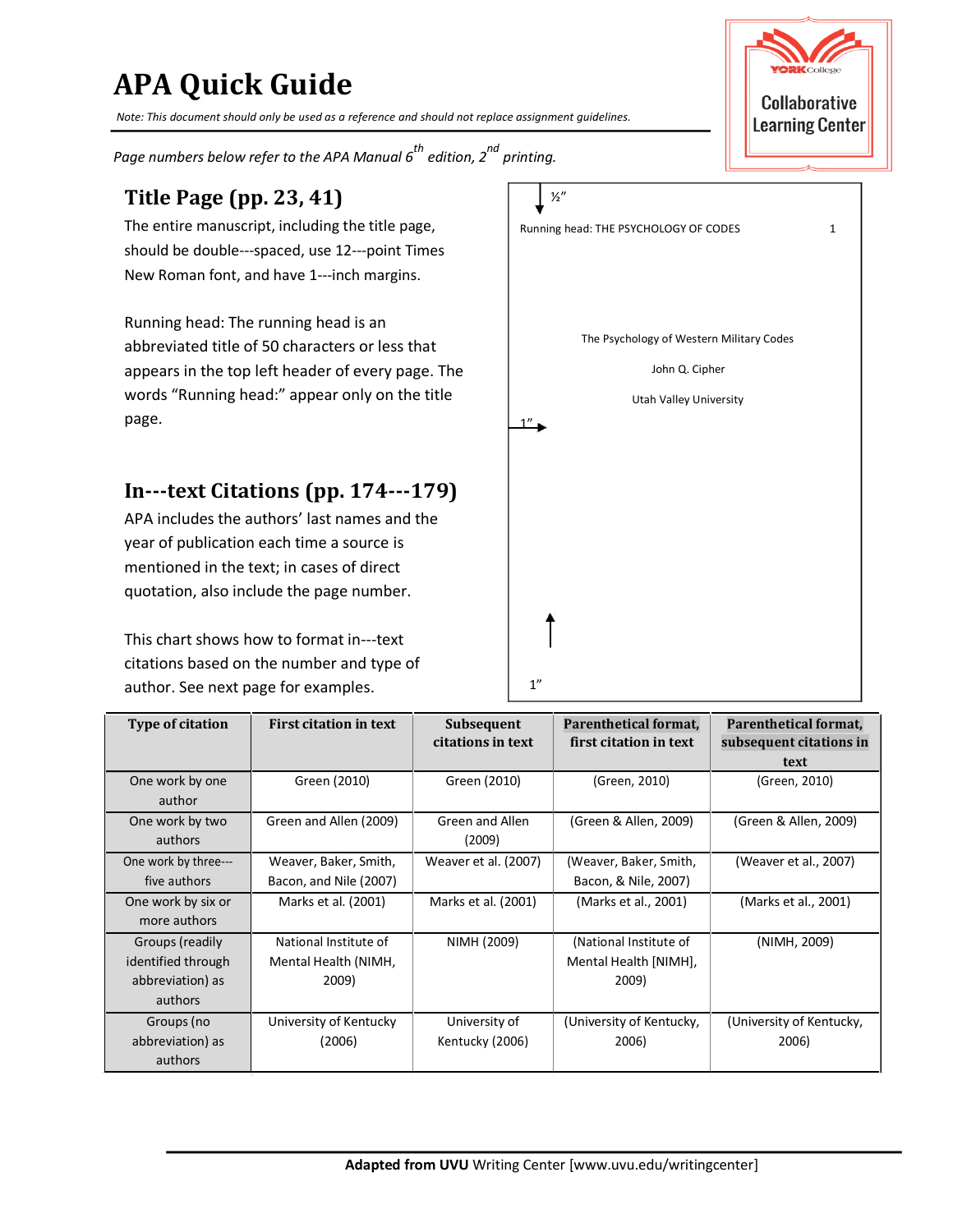# **APA Quick Guide**

*Note: This document should only be used as a reference and should not replace assignment guidelines.* 

#### **In-text Citations (pp. 174-179)**

 Refer to the chart on the previous page for how to format in---text citations.

- Work by one author, first citation:*(See A)*
- □ Work by two authors, parenthetical, first citation: *(See F)*
- □ Work by four authors, parenthetical, subsequent citation: *(See C)*

 If neither year nor page number is included, use the author's name, n.d., n.p. (Powers, n.d., n.p.).

#### **Block Quotations (p. 92)**

 Quotations that are 40 words or longer need to be spaced and indented  $\frac{1}{2}$ --inch from the left margin. set apart in a block. Block quotes should be double Quotation marks are not used to enclose block quotations, and the final punctuation is placed before the in---text citation. Use double quotation marks for quotes inside a block quote. *(See B)* 

|   | THE PSYCHOLOGY OF CODES<br>6                                            |  |
|---|-------------------------------------------------------------------------|--|
|   | Since the information unveiled was so critical, thecryptanalysts        |  |
|   | literally saved the day.                                                |  |
|   | Victorian England                                                       |  |
|   | Some historians believe that Western dominance in military codes        |  |
|   | evolved out of courtship patterns in Victorian England, where strict    |  |
|   | parents made it hard for lovers to communicate with each other.         |  |
|   | According to Wilson (1987), "Lovers would have to invent their own      |  |
| F | ciphers, which they used to publish notes in newspapers" (p. 9).        |  |
|   | <b>Charles Babbage's Contribution</b>                                   |  |
|   | Charles Babbage loved to read the paper andto try to solve the          |  |
|   | codes. Once, he saw a message from a student inviting his girlfriend to |  |
|   | elope. Babbage wrote in their code and advised them not to act          |  |
|   | so rashly. The girl soon wrote and asked her boyfriend not to write     |  |
| F | again because their code had been discovered (as cited in Frank &       |  |
|   | Frank, 2001).                                                           |  |
|   | Considering Babbage's contribution to the development of the            |  |

 Throughout world history, military codes have been used by nearly all civilizations. Several historians concur that the allies' ability to decipher the enemy's code gave them the upper hand in WWII, eventually resulting in their victory. American historian Powers (2001) wrote the following:  $\longrightarrow$  A The American ability to read Japanese cables, code- named "Magic," was one of the small advantages that helped the Allies win timeand then the war. Another advantage was the British ability to read the German military communications enciphered with the Enigma machine, code---named "Ultra." (p. 2) If it had not been for "this secret coding, perhaps the outcome of the second World War would have been  $\leftarrow$  C different" (Asay et al., 1978, p. 345). THE PSYCHOLOGY OF CODES 3 The Psychology of Western Military Codes B

### **Headings (p. 62)**

 Headings help you organize the text for readers. The levels of headings are all the same font size, arranged as follows: Level 1: **Centered, Boldface, Uppercase and Lowercase Heading** *(See D)*  Level 2: **Flush Left, Boldface, Uppercase and**   **Lowercase Heading** *(See E)* 

 Level 3: **Indented, boldface, lowercase paragraph heading ending with a period.**  \*This sample uses 2 levels.

#### **Citing Secondary Sources (p. 178)**

 To cite information that your source has taken from another source, put the original author of the information in the text and write"as cited in" in your in---text citation, followed by the author, date, and page number (if it is a direct quotation) of the work where the material was found. *(See F)*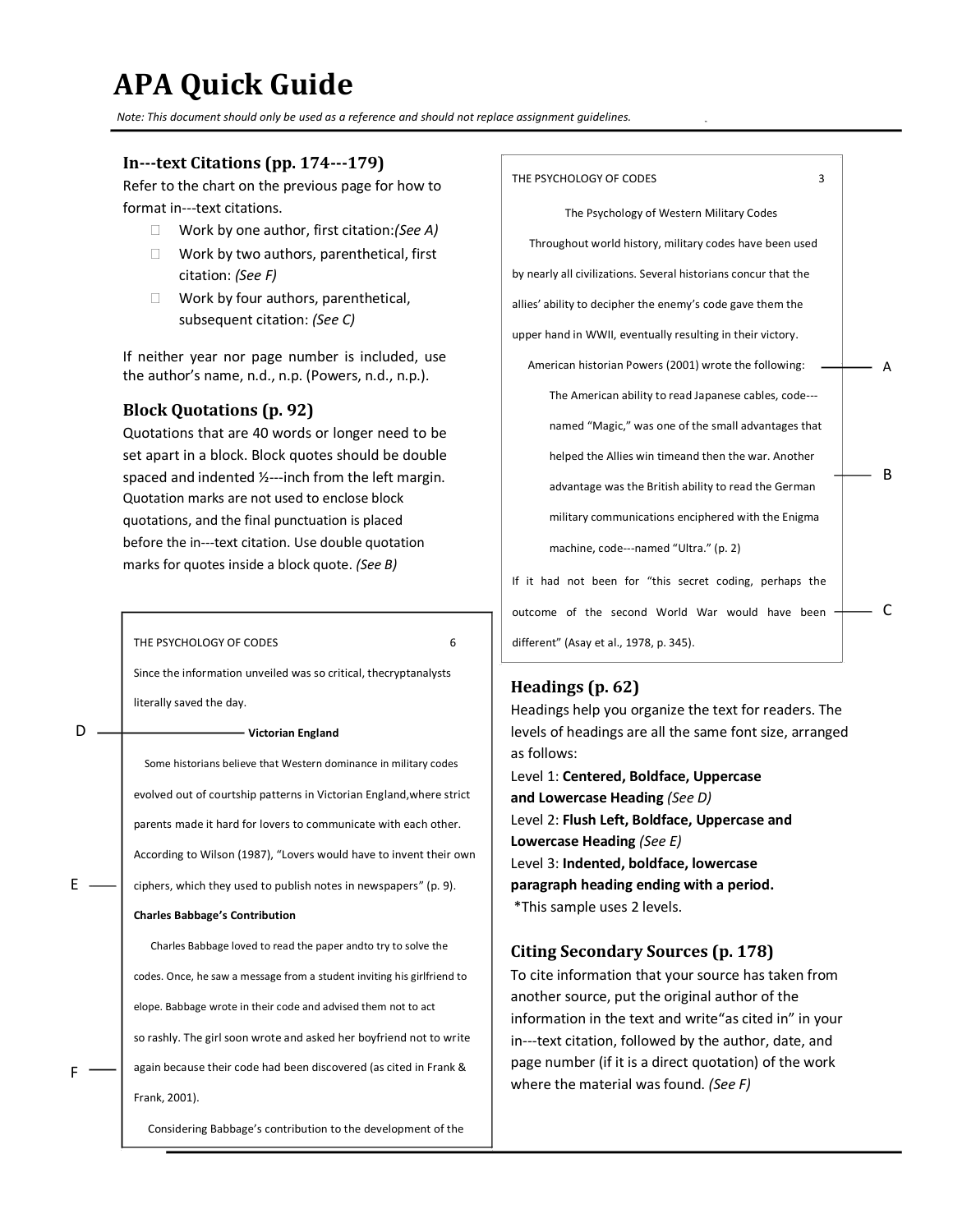**Based on the Sixth Ed. of** *the Publication Manual of the American Psychological Association***. Updated September 19, 2012.** 

| SHORT TITLE OF YOUR PAPER IN<br>ALL CAPS FOR EACH PAGE OF THE<br><b>PAPER</b><br>$\mathbf{1}$<br>Running head: WRITING RESEARCH PAPERS<br>The recommended typeface is Times<br>New Roman with a 12 point font size.<br>The title of your paper is centered and<br>positioned in the upper half of the page. It<br>should be no longer than 12 words.<br>A Guide for Writing APA Style Research Papers<br>Susan B. Smith<br>Student's name: first, middle initial, last.<br><b>Capital Community College</b><br><b>Institutional affiliation</b> | Each page is numbered<br>starting with the title page. | PROVIDE A "RUNNING HEAD" OR |  | <b>Association.</b> Updated September 19, 2012. |
|-------------------------------------------------------------------------------------------------------------------------------------------------------------------------------------------------------------------------------------------------------------------------------------------------------------------------------------------------------------------------------------------------------------------------------------------------------------------------------------------------------------------------------------------------|--------------------------------------------------------|-----------------------------|--|-------------------------------------------------|
|                                                                                                                                                                                                                                                                                                                                                                                                                                                                                                                                                 |                                                        |                             |  |                                                 |
|                                                                                                                                                                                                                                                                                                                                                                                                                                                                                                                                                 |                                                        |                             |  |                                                 |
|                                                                                                                                                                                                                                                                                                                                                                                                                                                                                                                                                 |                                                        |                             |  |                                                 |
|                                                                                                                                                                                                                                                                                                                                                                                                                                                                                                                                                 |                                                        |                             |  |                                                 |
|                                                                                                                                                                                                                                                                                                                                                                                                                                                                                                                                                 |                                                        |                             |  |                                                 |
|                                                                                                                                                                                                                                                                                                                                                                                                                                                                                                                                                 |                                                        |                             |  |                                                 |
|                                                                                                                                                                                                                                                                                                                                                                                                                                                                                                                                                 |                                                        |                             |  |                                                 |
|                                                                                                                                                                                                                                                                                                                                                                                                                                                                                                                                                 |                                                        |                             |  |                                                 |
|                                                                                                                                                                                                                                                                                                                                                                                                                                                                                                                                                 |                                                        |                             |  |                                                 |
|                                                                                                                                                                                                                                                                                                                                                                                                                                                                                                                                                 |                                                        |                             |  |                                                 |
|                                                                                                                                                                                                                                                                                                                                                                                                                                                                                                                                                 |                                                        |                             |  |                                                 |
|                                                                                                                                                                                                                                                                                                                                                                                                                                                                                                                                                 |                                                        |                             |  |                                                 |
|                                                                                                                                                                                                                                                                                                                                                                                                                                                                                                                                                 |                                                        |                             |  |                                                 |
|                                                                                                                                                                                                                                                                                                                                                                                                                                                                                                                                                 |                                                        |                             |  |                                                 |
|                                                                                                                                                                                                                                                                                                                                                                                                                                                                                                                                                 |                                                        |                             |  |                                                 |
|                                                                                                                                                                                                                                                                                                                                                                                                                                                                                                                                                 |                                                        |                             |  |                                                 |
|                                                                                                                                                                                                                                                                                                                                                                                                                                                                                                                                                 |                                                        |                             |  |                                                 |
|                                                                                                                                                                                                                                                                                                                                                                                                                                                                                                                                                 |                                                        |                             |  |                                                 |
|                                                                                                                                                                                                                                                                                                                                                                                                                                                                                                                                                 |                                                        |                             |  |                                                 |
|                                                                                                                                                                                                                                                                                                                                                                                                                                                                                                                                                 |                                                        |                             |  |                                                 |
|                                                                                                                                                                                                                                                                                                                                                                                                                                                                                                                                                 |                                                        |                             |  |                                                 |
|                                                                                                                                                                                                                                                                                                                                                                                                                                                                                                                                                 |                                                        |                             |  |                                                 |
|                                                                                                                                                                                                                                                                                                                                                                                                                                                                                                                                                 |                                                        |                             |  |                                                 |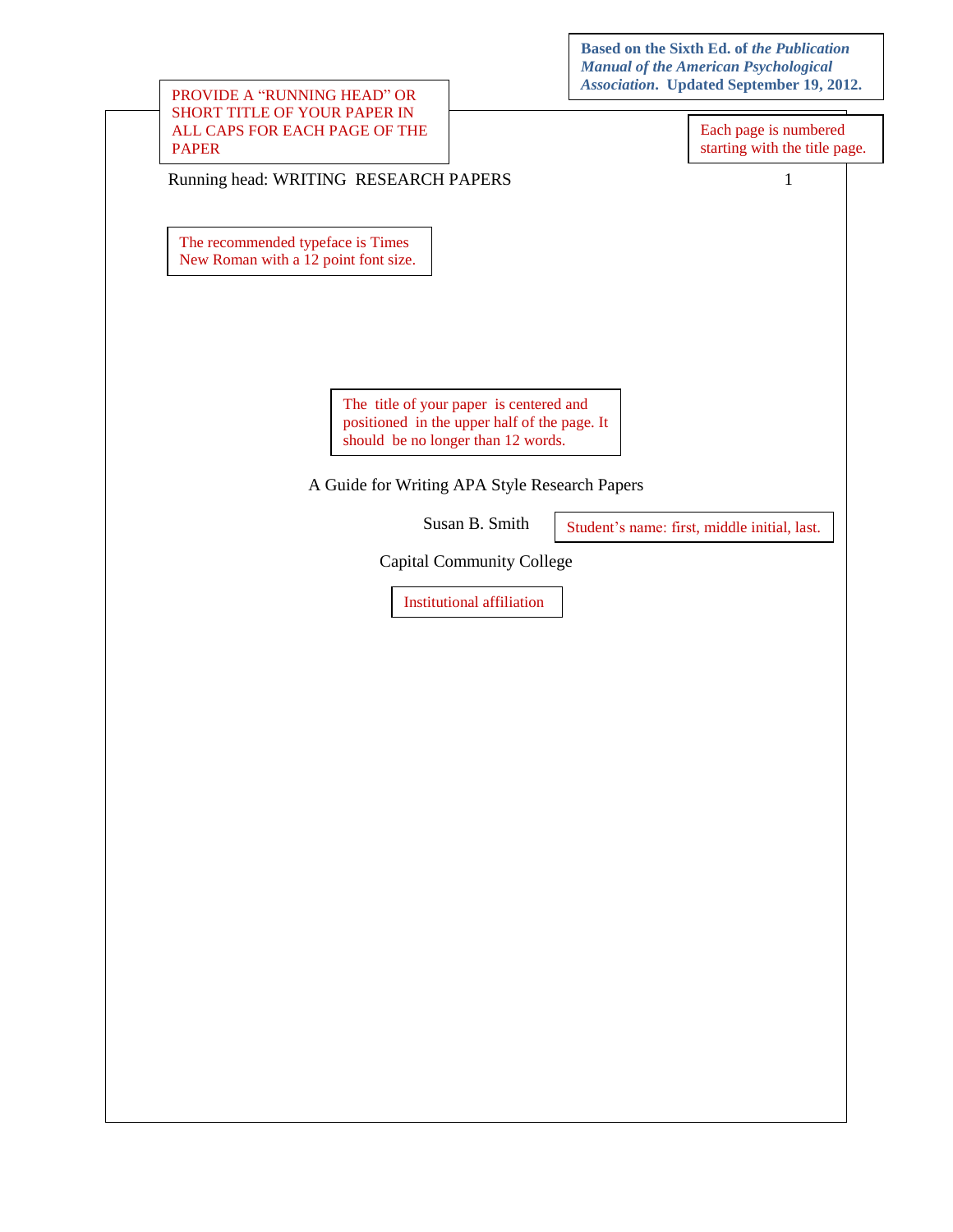The running head or short title

#### WRITING RESEARCH PAPERS

 summary of the paper between 150 and 250 words. Do not add to or comment on the body of the work here. It provides the reader with a brief overview of the article. An abstract is a brief comprehensive

Page number

#### 2

#### Abstract

 abstract in one paragraph, block format, Type the no indentations and double spaced.

This paper is a guide to writing a general paper in according to the Publication Manual examples of references cited, including print examples of books, magazine articles and of the American Psychological Association. The guide instructs a user on how to format a paper in APA style, illustrating structure, style and content, as well as presenting detailed

reference works. Additional examples are provided for electronic versions of the above.

*Keywords:* APA, research papers, format, style guide

*Check with your instructor to see if an abstract and/or keywords are required elements of your paper.*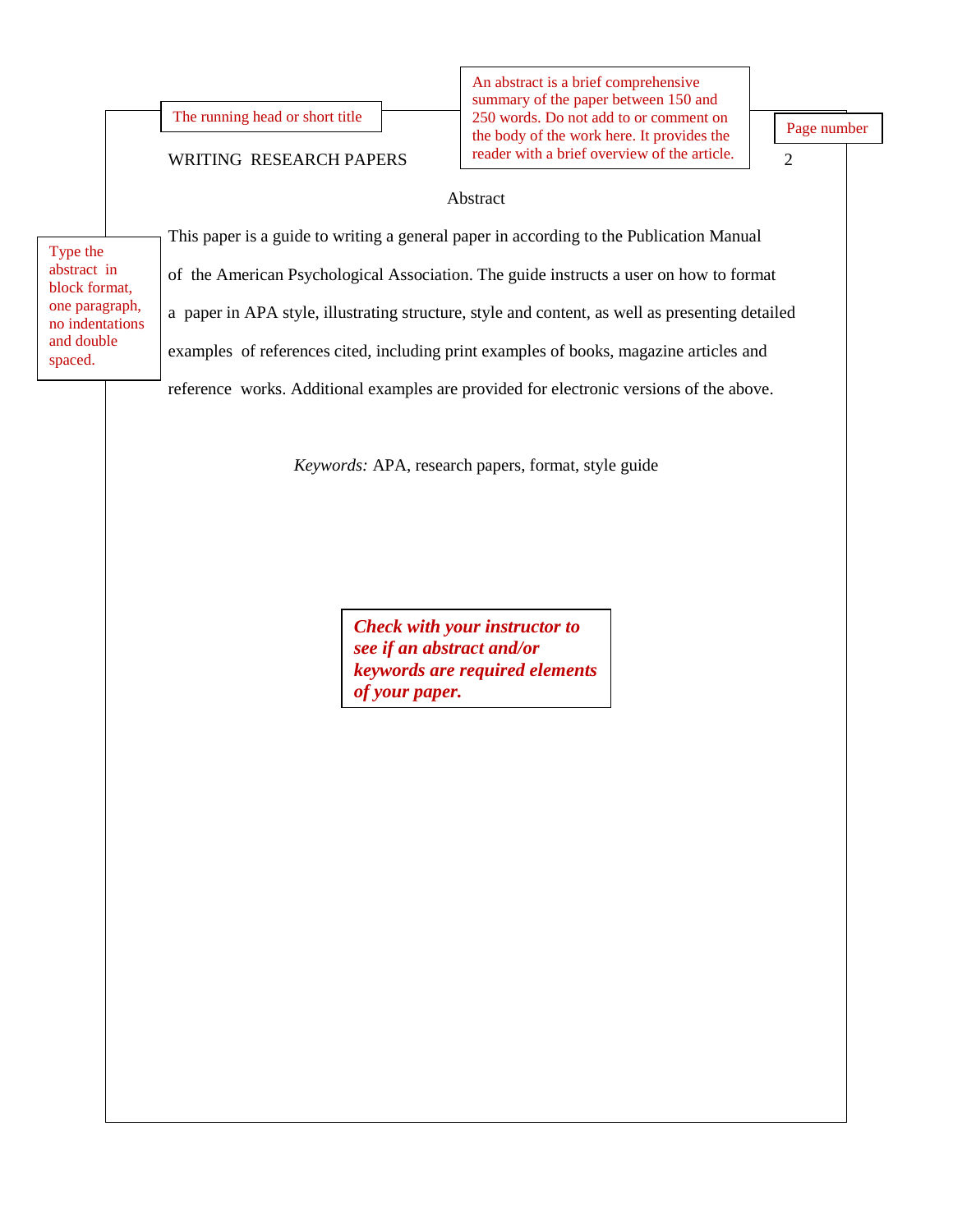|  | Page 3 begins the body of the paper. |  |  |  |  |  |
|--|--------------------------------------|--|--|--|--|--|
|--|--------------------------------------|--|--|--|--|--|

| er<br>ı<br>۹ |
|--------------|
| пи<br>u      |

Running head on every page margin

#### WRITING RESEARCH PAPERS 3

 Type and center the title of the paper on this page. Do not bold or underline.

1 inch margins

on all sides. Leave right side

ragged and do

not hyphenate words.

There are several different types of articles appropriate for publication in the

A Guide for Writing APA Style Research Papers

APA or American Psychological Association style. These include reports of empirical studies, literature reviews, theoretical articles, methodological articles, and case studies. Each of these types of articles follows a proscribed format. Refer to the Publication Manual of the American Psychological Association,  $6<sup>th</sup>$  edition for the most up to date and comprehensive details of setting up your manuscript. This paper will serve as a general guide only, and as always, your instructor has the final word on the format and

style required for the assigned paper.

Level 1 Heading **Method** 

A research paper presents the results of your investigations on a selected topic.

 *APA consists of Check with your instructor and/or The heading style recommended by 5 possible formatting arrangements. the APA Manual section 3.02 for further guidance regarding headings.* 

1 inch margins

on all sides

 satisfying part of your education. Generally, the formatting of citations recommended recommended format that is clear and concise and that has been approved by your teacher. This guide may suffice for most students' needs for most academic purposes, but  for advanced research projects it is by no means a substitute for the *Publication Manual* 2 spaces after a punctuation mark Based on your own thoughts and the facts and ideas you have gathered from a variety of sources, a research paper is a creation that is uniquely yours. The experience of helps the reader. gathering, interpreting, and documenting information, developing and organizing ideas and conclusions, and communicating them clearly will prove to be an important and below is based on the American Psychological Association guidelines. Your instructor may require another format. It is important to follow consistently and accurately a

> 1 inch margin